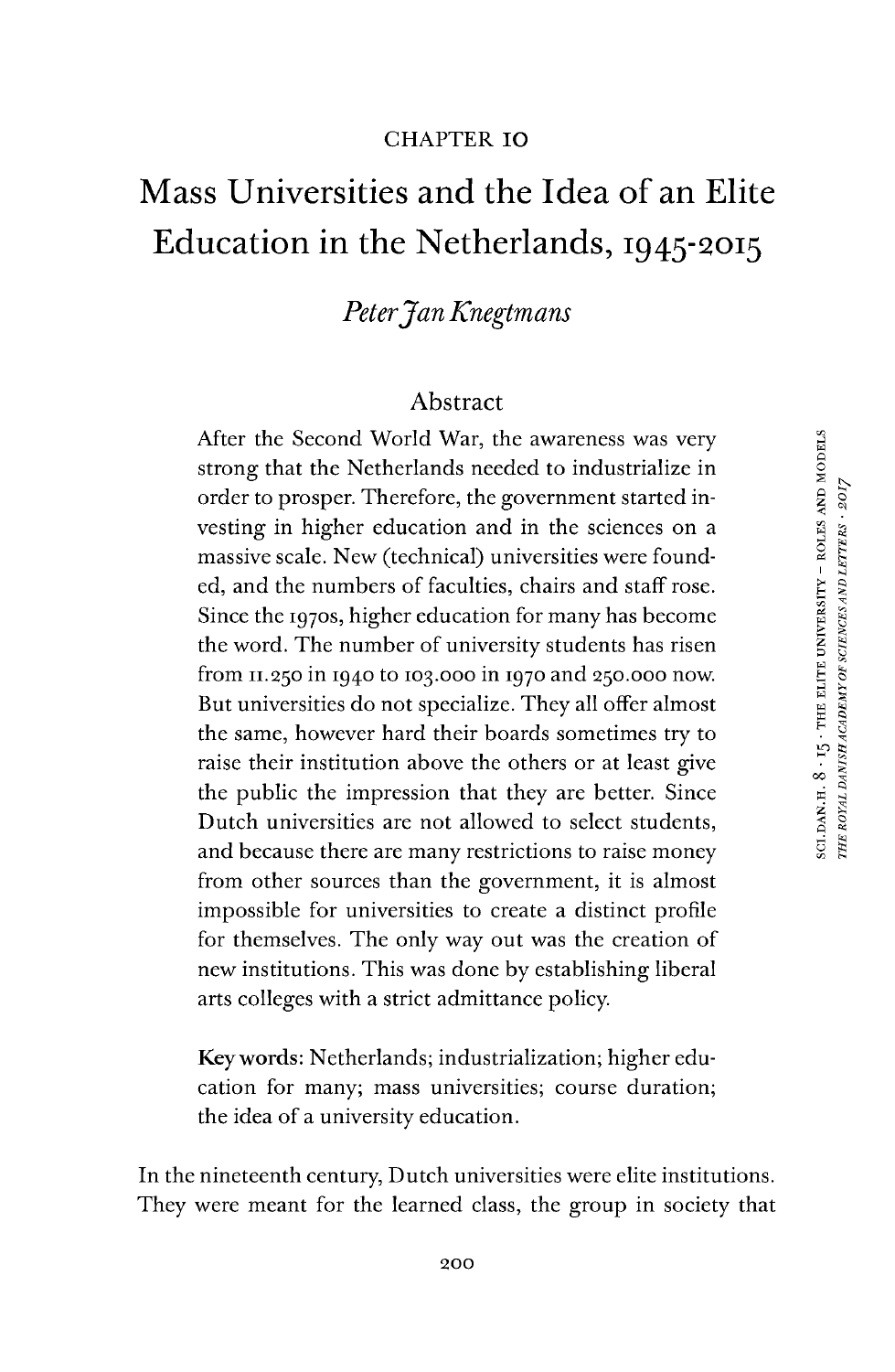could read Latin and Greek, and they prepared students for a life in this class. This was obvious, and was maintained by different types of secondary schools. The traditional Latin School or *gymnasium gave access* to the university, in which Latin was colloquial until the 1850s. A second, more modern type of school, with modern languages, math, chemistry and physics, was meant for the middle classes. It gave access to commercial colleges and to the Polytechnic School.

However, the purpose of the university changed. In a new law of 1876 this purpose was no longer Bildung, classical education, but scientific training. For this the new secondary schools for the middle class were much better equipped. And although for students Latin and Greek were still required, the social accessibility of the universities slowly broadened, due to the success of these modern secondary schools. However, this broadening was only gradual, and the effect for many decades was that the universities were still mainly elite institutions. Indeed, two new 'private' or special universities, the Free University in Amsterdam (1880) and the Catholic University in Nijmegen (1923) were established to create a Calvinist and a catholic elite. And the university students, in particular the traditional Corps, took it for granted that universities were elite institutions. They recruited their members from the learned class, and with their *mores* repelled homines novi.<sup>[1](#page-1-0)</sup>

This carefully upheld system started cracking in the 1920s and 1930s. A report in 1934 warned against the possibility of 'academic overproduction'. For the first time students felt concerned about their future. Was it still obvious that they would fulfill executive functions? At the same time there was a trend towards a more democratic higher education. This view was held by professors who had been in the United States, where universities were not exclusively meant for scientific training as in the Netherlands.<sup>2</sup>

<span id="page-1-0"></span><sup>1.</sup> Knegtmans (1998), 26-44.

<sup>2.</sup> On the change in educational goals, see: Baggen (1998). On their accessability, see: Jensma & De Vries (1997); Marchand (2015).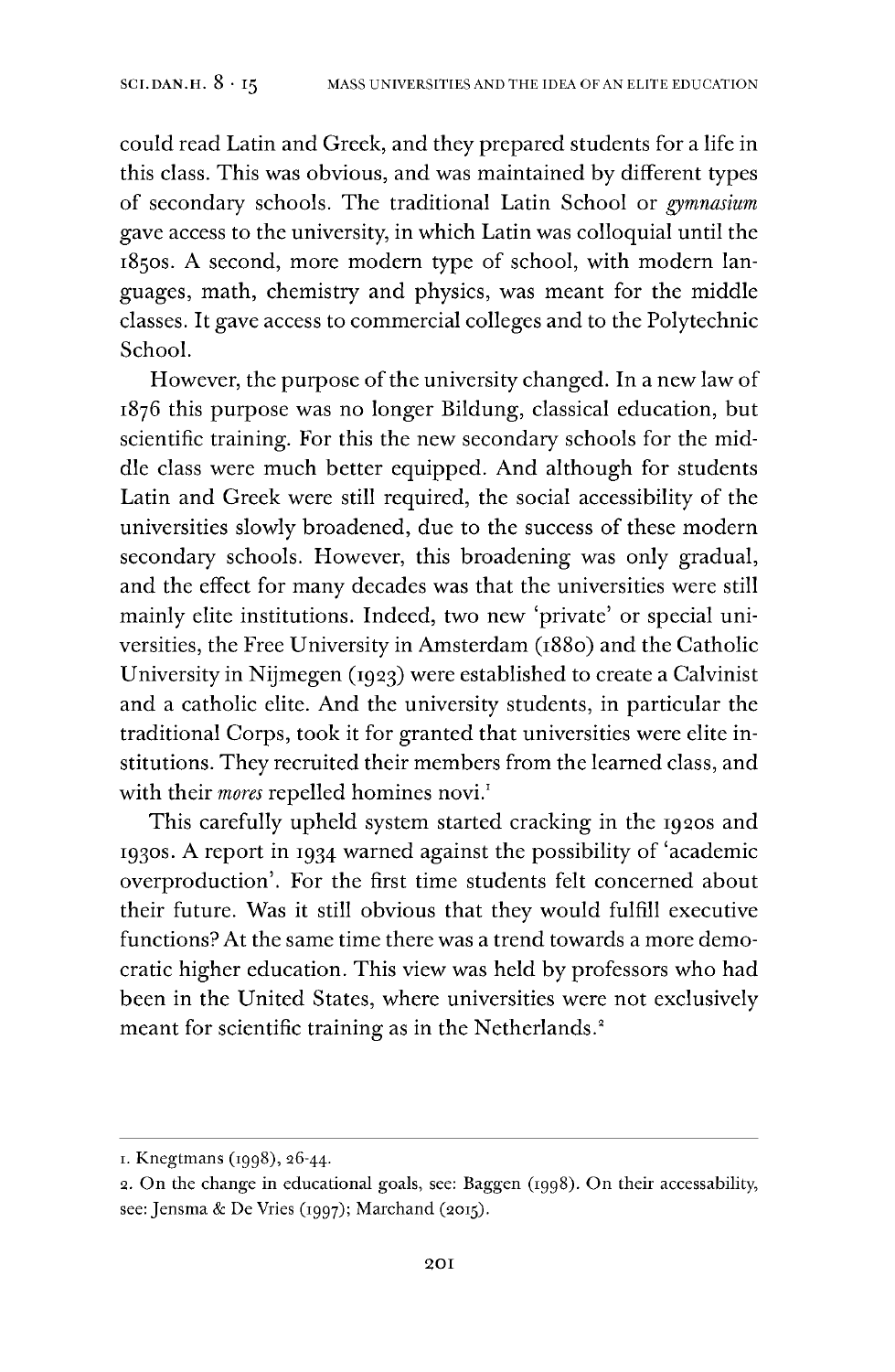

Table 1: these figures were published by the Centraal Bureau voor de Statistiek.

| Table 2: |  |
|----------|--|
|          |  |

| Rotterdam (1973)              |  |
|-------------------------------|--|
| Maastricht (1976)             |  |
| Open Universiteit (1984)      |  |
| Tilburg<br>(1986)             |  |
| (1986)<br>Twente              |  |
|                               |  |
|                               |  |
| Eindhoven (Technical, 1956)   |  |
| Twente (Technical, 1963-1986) |  |
|                               |  |
|                               |  |
|                               |  |

<span id="page-2-0"></span><sup>3.</sup> Amsterdam UvA (University of Amsterdam) started in 1877 as a municipal university, and is now a state sponsored university. VU University (Free University) is a former Calvinist, special university. Nowadays the special universities are fully state sponsored as well.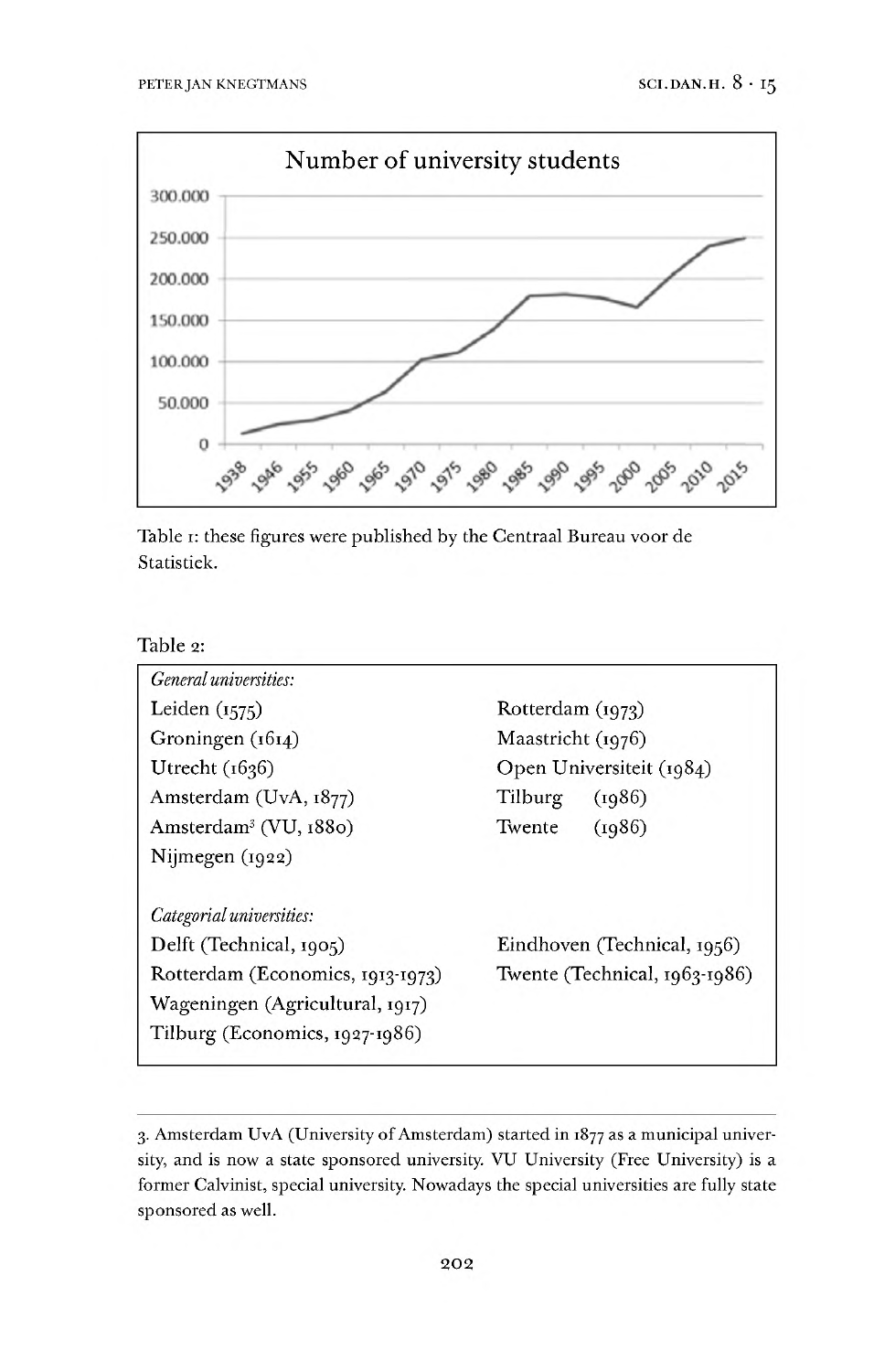#### New faculties and new universities

The development from elite universities to mass universities in the postwar years went through several stages (Table 1). In 1938, the last normal prewar year, the universities in the Netherlands had 12.500 students on a population of nine million people. In the first 'normal' postwar year, 1946, their number had doubled to 24.500. Nowadays the Netherlands have 250.000 university students on a population of <sup>17</sup> million.

This means that there are now roughly almost ten times as many students than in the prewar period, in the days of the genuine elite universities. Then, there were ten universities, now there are fourteen. Apart from this there are three very small theological universities meant for students who hope to take holy orders, and a small University of Humanistic Studies.

Apart from this, there are the so-called colleges for higher professional education. Nowadays they call themselves universities for applied sciences. These include the art and fashion academies, actors schools, teachers education, schools for chemical and other analysts, and many studies in communication, logistics and management. These schools hardly existed before the war, but now they have 400.000 students. This brings the amount of students in the universities and the colleges for higher professional education up to almost [4](#page-3-0)0 per cent of  $18$  to 25 year olds.<sup>4</sup> But this article deals with the universities only.

The then large number of students in the years immediately after the war was only partly due to a pent-up demand from students who had not been able to attend the university during the war. In the Second World War, the Netherlands had been occupied by Nazi-Germany, and from 1943 on, students had had to sign a declaration of allegiance to the Germans in order to continue their study. An overwhelming part of the students had refused to do this, and they

<span id="page-3-0"></span><sup>4.</sup> In the year 2010-2011 the total of 240.000 university students made up <sup>15</sup> per cent of the then 18 to 25 year olds: Chiang Meza (2012), 9. This brings the percentage of university and higher professional college students together on 40 per cent ofthe age group.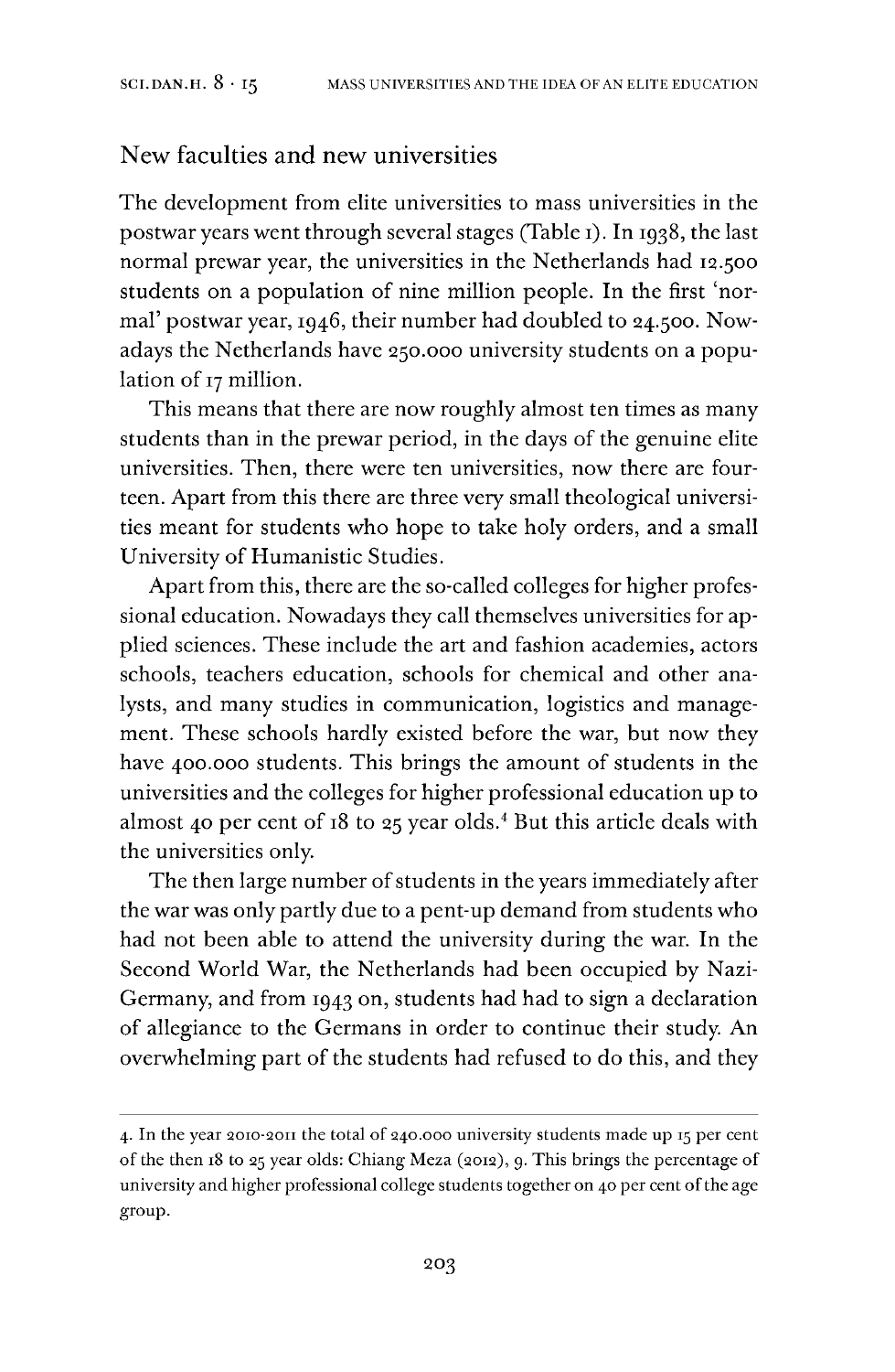had been banned from the universities. Now, they were eager to catch up with their studies, whereas others entered the university for the first time. In the next few years they were followed by students who had not been able to finish their secondary schools during the occupation.

For the main part, however, the growth in the number of students was the result of an extension of the universities. Since the war, several universities had been extended with the social sciences: economics, psychology, sociology and political science. These studies seem to have been populated by new men and women, by students whose parents did not have a university education. This assumption has not yet been confirmed by historical research, but it might explain the increase in the number of students.

Apart from this, the two privately funded universities, the Calvinist Free University and the Catholic University, also opened faculties of medicine and of science in the 1950s. These universities did not yet have the legally required five faculties: divinity, law, medicine, science, and humanities. They had started with the relatively cheap faculties of divinity, law and humanities. However, they were obliged to open faculties of medicine and science in the near future, or otherwise they would lose their recognition by the government as a general university.[5](#page-4-0) To solve this problem, in 1948 an agreement was reached according to which the state was to fund these universities in such a way that they could open these prescribed faculties. For these universities, this was an important addition, because the faculties of medicine were very large then in the still rather small Dutch universities.

Table I shows that in the 1950s the number of students grew steadily. This was the result of several government actions such as a decrease of the tuition fees and the introduction of a generous system of scholarships in 1953. But the government did more than this. When the Dutchman Frits Zernike was honoured with the Nobel Prize for physics in 1953, some had come under the false impression

<span id="page-4-0"></span><sup>5.</sup>Because ofthe legal requirement offive faculties the categorial universities in table <sup>2</sup> were not allowed to call themselves universities until the law was changed in 1986. Until 1986, they were called Hogescholen (cf. the German Hochschule).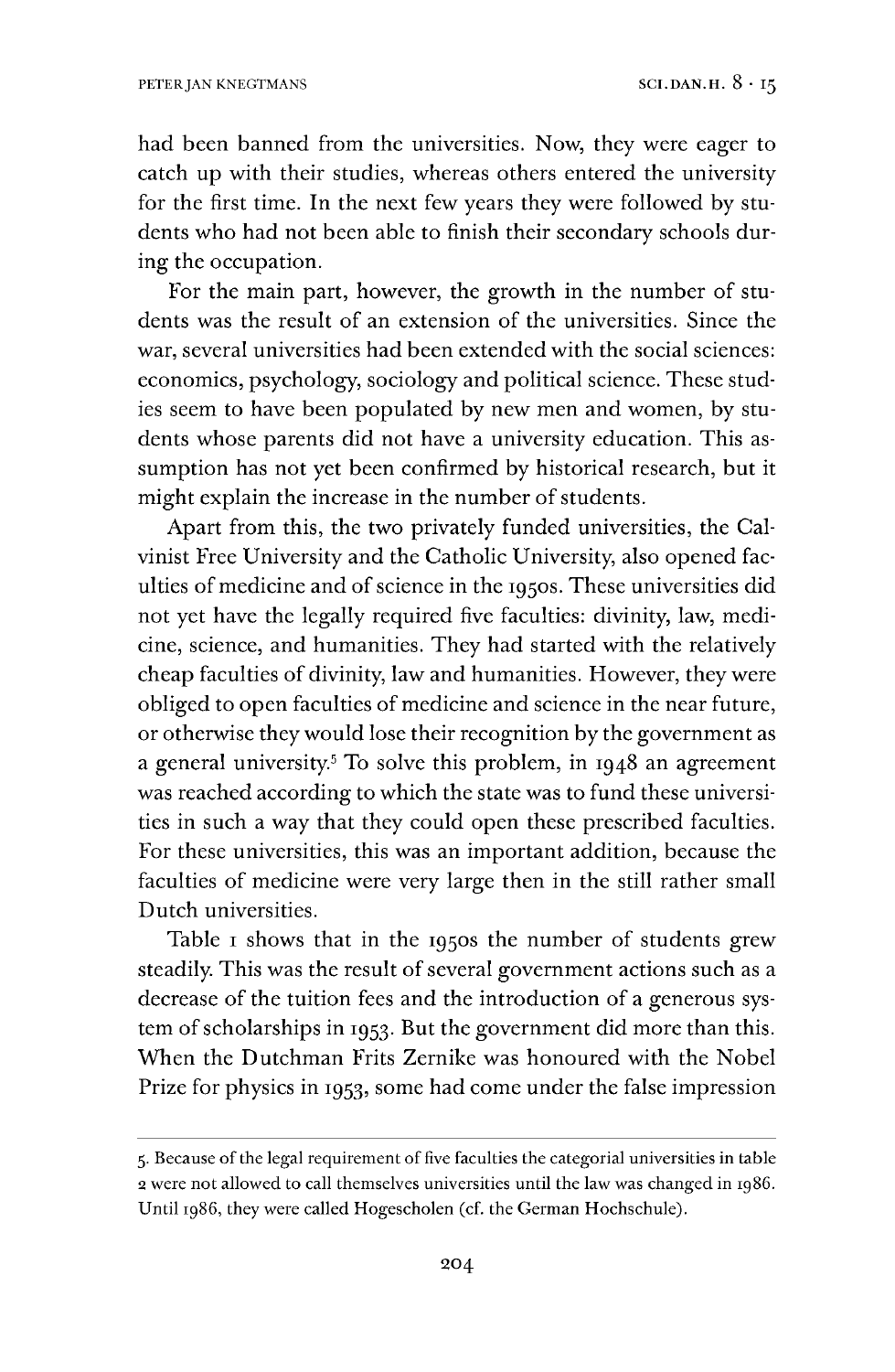

figure 1: Most universities in the Netherlands have a mix of old and new buildings. This main building of the University of Groningen dates from 1909 (Wutsje, Wikimedia Commons).

that the Netherlands was still among the best in science. In fact, there was a strong awareness that the Netherlands had fallen be-hind during the war.<sup>[6](#page-5-0)</sup> Thus, in 1956 a second technical university was opened, in Eindhoven (see table 2). But this wasn't enough. A state commission was installed to advise the government how to catch up in the sciences. It recommended to invest in the faculties of science in order to promote research and technological innovation.<sup>[7](#page-5-1)</sup> Another state commission recommended the government to create a third technical university (which indeed was opened in 1963), and even a fourth and a fifth - that were never established. Furthermore it advised to combine fundamental and applied sciences in one or several of the general and technical universities, to establish one extra faculty of dentistry, and to extend several universities with new faculties of law and of social sciences.<sup>[8](#page-5-2)</sup>

<span id="page-5-0"></span><sup>6.</sup> Van Berkel (2011), 309.

<span id="page-5-1"></span><sup>7.</sup> Ibidem, 309-311.

<span id="page-5-2"></span><sup>8.</sup> In this respect, the Netherlands distinguished themselves from other countries,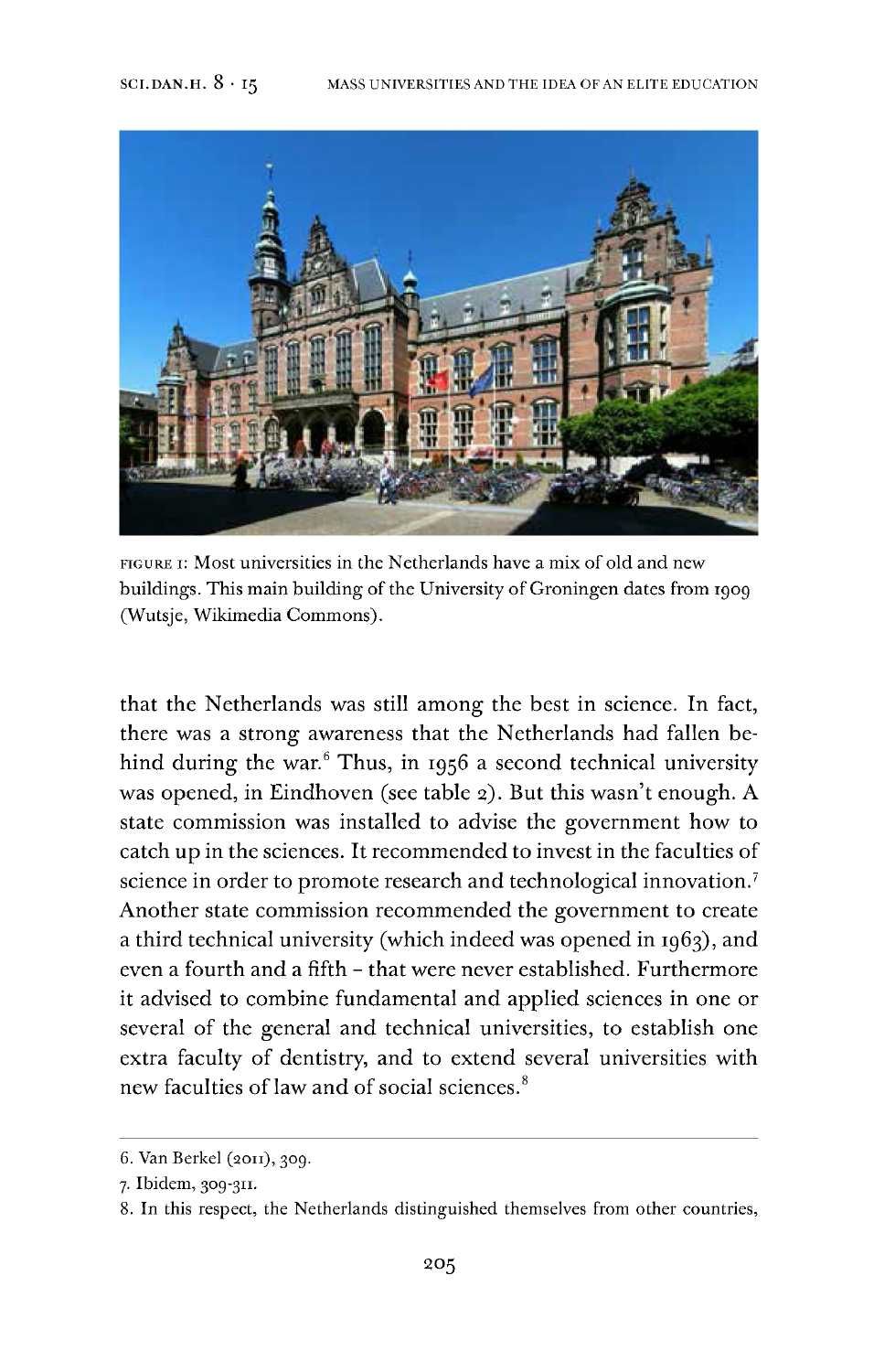The idea of these new universities and faculties was that the country would have to industrialize to bring it on a higher level of prosperity. And in order to increase the industrial production and productivity, it would have to improve its competitive position. For this an increasing number of higher educated people was necessary, especially in science and technology. At the same time, a balance was needed between science and technology on the one hand, and the humanities, in which Western civilization had its roots, on the other hand. Apart from this, the growth of the service industries called for more graduates in the social sciences. But these extensions weren't to have consequences for the character of the universities. These would have to preserve their small scale. A department, electronics for instance, was not to have more than ten to twelve professors. This limited the number of students, because each graduating student was supposed to do his final project or thesis under the supervision of one of the professors. The implication was that the ideal technical university did not have more than 4000 or 5000 students. General universities could have more students, because they had more faculties and departments, but the idea of an elite education had not yet lost its value or strength in the 1[9](#page-6-0)50s.<sup>9</sup>

#### Years of transition

Although in the 1950s, 1960s and 1970s there had been a firm belief in the extent to which society could be socially engineered, the sudden increase in the numbers of students in the 1960s came completely unexpected. The country had seen a postwar baby boom that had lasted from 1945 into the 1950s. This was common knowledge, and it was also known that more 12- and 13-year olds went to schools that prepared for higher education than before the war. Because of this, the government had reckoned with a growth of the number of university students to the amount of 55.000 to 65.000 in the 1970s. In fact, from 1963 on the numbers of students grew much faster (table 1).

where many new universities were established. See: Whyte (2015); Vanden Borre (2015), <sup>15</sup> and passim.

<span id="page-6-0"></span><sup>9.</sup>De spreiding (1959).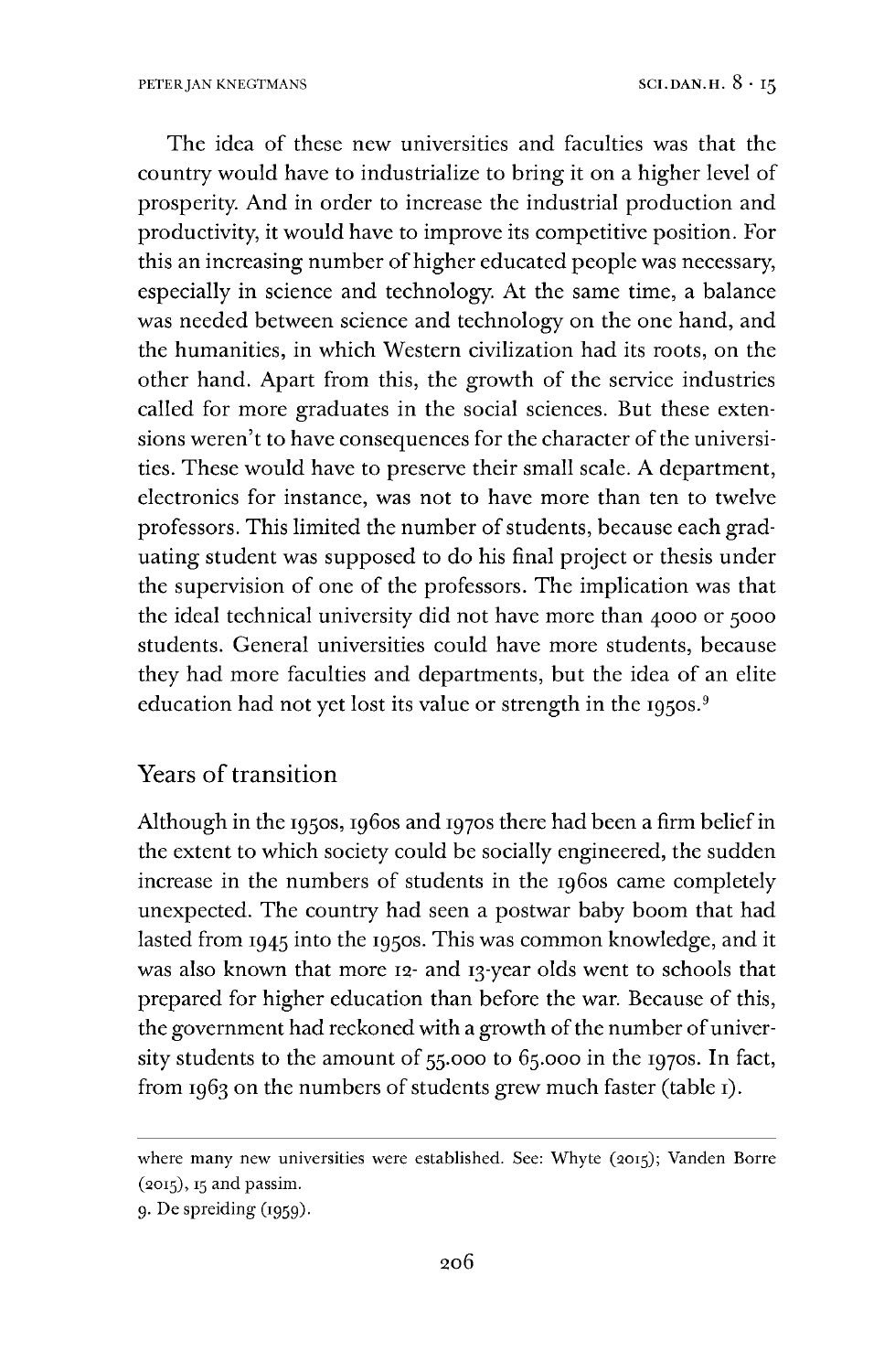This had dramatic consequences in many ways. There was a lack of staff, of lecturing rooms, and of teaching laboratories, though not yet of money. The idea of an elite education for university students was not immediately given up, but the professors, the university boards, the students, and the politicians had to adapt themselves to this new situation. Within ten years, many new and young university teachers were hired. In the university towns new university quarters and large university hospitals were built. And the general universities were bestowed with all or most of the conceivable faculties and departments of that time, and with chairs for professors in almost all fields and specialties. In the University of Amsterdam for instance, the board created at least one new chair every month during the 1960s.

In the meantime, the students changed radically as a result of the world wide cultural revolution. Until then, students had lived on the assumption that they would fulfill executive functions. This was how they acted, how they presented themselves, and how they distinguished themselves from other young people. This did not completely come to an end in the 1960s and 1970s, but many did not want to present themselves in the way of the former aspiring students anymore. They rejected competition and ambition, they wanted to be young, use soft drugs, listen to music and contest and change the world with other young people. Although this did not lead to extreme violence as in Mexico, the United States or West-Germany, the most notable groups among the students demonstrated against all authorities, including the professors and the governors in the universities. They demonstrated for democracy within the university, against higher tuition fees (which were necessary to uphold the fast growing universities) and for better accessibility of the universities for students from all social ranks. The administrators of the universities (for whom this was an extra duty next to their main occupation) proved to be unequal to their task and to the tensions in the fast growing universities.

All this resulted in 1970 in a new law which gave the universities boards with professional administrators, and an elected university council consisting of professors, staff, students and representatives from society. This council controlled the board. In these universi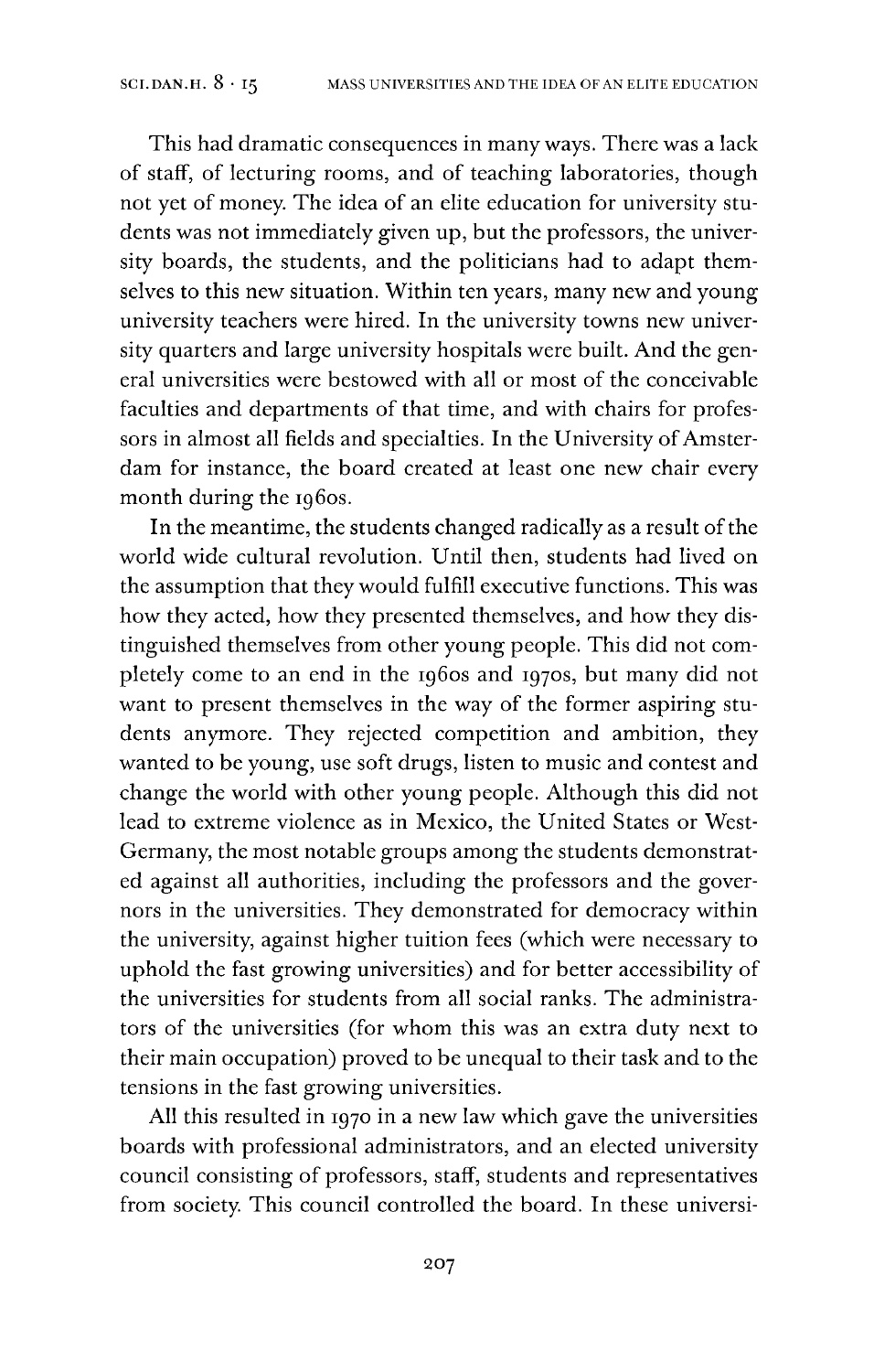ties the idea of an elite education has eroded slowly since the 1970s and 1980s. This had several causes.

In the first place many students in the humanities and the social sciences or in medicine did not see themselves as an elite anymore. It became obvious that not all students could fulfill executive functions in the future. However, law and economics remained very popular among students, because they were considered useful legs to executive functions.

In the second place the length of the studies came under pressure because of the large numbers of students. Since the end of the nineteenth century it had been the purpose of the universities in the Netherlands to educate students into scholars. On graduation, students were supposed to be able to conduct scientific investigation. This had for many decades already caused complaints from trade and industry. Here the idea was that society did not need highly specialized researchers; it needed people with a high level of general education. However, the 1970 law had only changed the administration of the universities." It had not affected the autonomy of the faculties to organize their education according to their own opinion. These faculties did not hold on so much to the idea of an elite education, but they did hold on to scientific training of the students. The problem was that with the increase of students more and more of them weren't interested in this scientific training anymore. They were mainly interested in an academic title. The second problem was that students in the Netherlands took their time to graduate. Six, seven, eight years of study before graduation were normal. The third problem was that so many students dropped out before graduation. Of the students who studied in the university, only 60 per cent graduated. This combination of large numbers, slow students and few graduates made the expenditures for education unaffordable in the economic crisis of the 1980s.

In 1982 a new law forced the universities to reduce the course duration for medicine to six years, the sciences to five and the other faculties to a 4-year program. In an explanatory statement the ministry of Education wrote that the universities had to adapt themselves

<sup>10.</sup> Foppen (1989).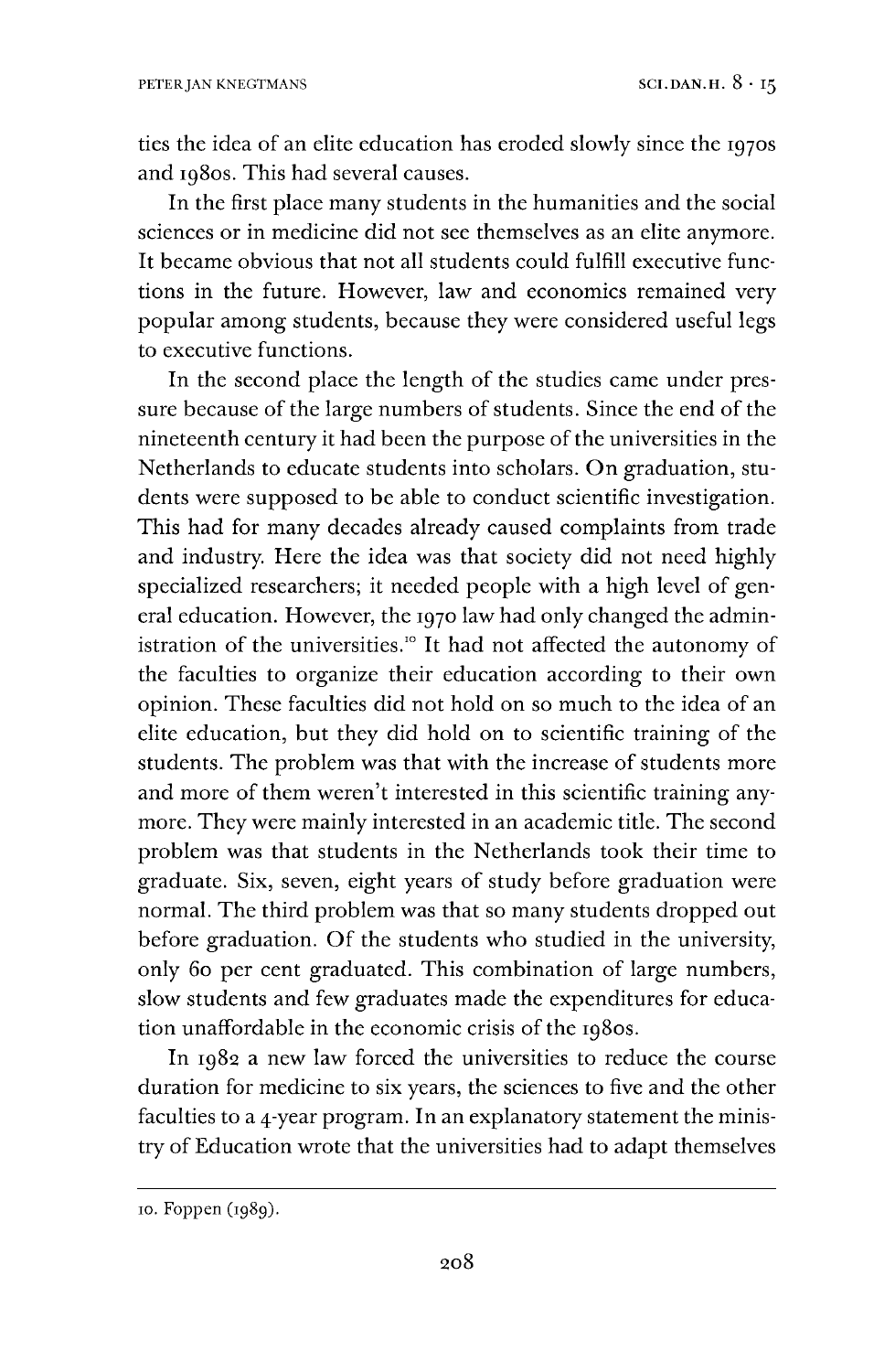in order to educate larger numbers of students in a shorter time, and with more success, that is less drop-outs. According to the ministry, this still could be called scientific training because of the scholarly character of the education taught by good scholars and scientists, and by the fact that the students became acquainted with scientific research and investigation, however modest this acquaintance might be. The idea of this statement was furthermore that the purposes of higher education could best be realized in analogy with the Anglo-American model with two stages; a 4-year general stage, and a more specialized second stage. The course reduction that the law of 1982 introduced, was meant to create this first, general  $4$ -year stage.<sup>[11](#page-9-0)</sup>

With this interpretation, the ministry abandoned the idea of a scientific training of students in the traditional way, which was that every student had to do serious scholarly research for his or her final thesis. However, the universities did not share this view. They kept to scientific training. In most faculties the courses were indeed reduced to four years. Of these four years, the first year was used for a general introduction to the discipline, whereupon followed specialization in a 3-year course. So nothing came of an extended general course. The expectation was that the time students took to graduate, would come down from more than seven years to five years. The government tried to stimulate this reduction with setting a maximum number of years to student's grants, but this didn't help. Students still take slightly more than six years for a 4-year course.

#### Mass universities

In the meantime, in the 1980s the rapid increase in the number of students had petered out, due to demographic trends.<sup>12</sup> What had not disappeared, was the pursuit of the idea that everyone should have the *possibility* to go to a university. Indeed, this had turned into the ideology that everyone *should go* to the university.[13](#page-9-1) This is an

<span id="page-9-0"></span><sup>11.</sup> Hoger Onderwijs voor velen (1978). The second stage, a 2-year Mphil course, was never effectuated. Instead, a 4-year PhD course was realized.

<sup>12.</sup> Jaarboek 2011(2011), 12-13.

<span id="page-9-1"></span><sup>13.</sup> Fasseur (2000), 7-15, aldaar 11.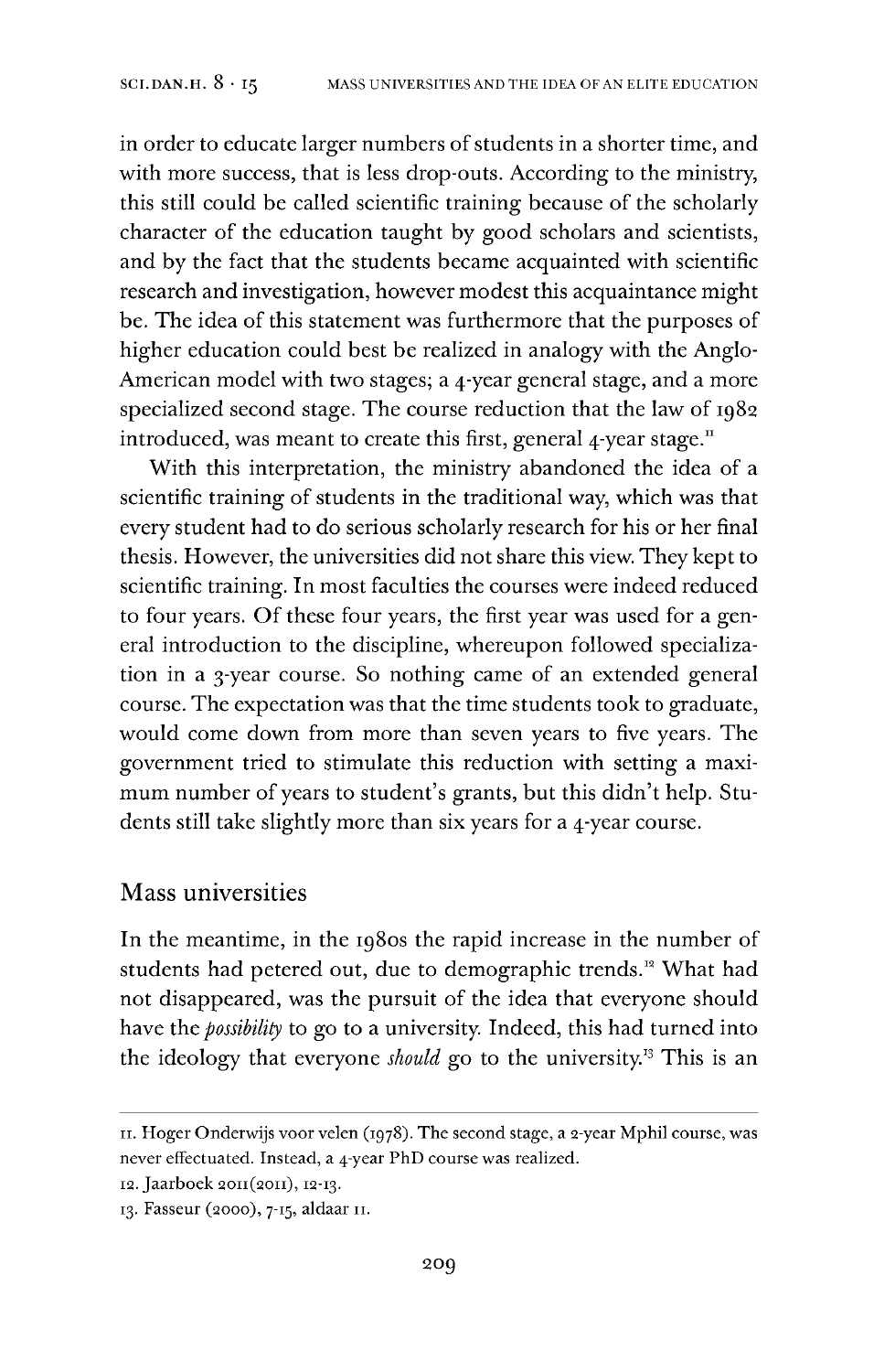exaggeration, of course, but this ideology had settled in the ministry of Education, and had in the 1980s resulted in a new kind of student's grant: a grant for every kid of a certain age that went to school or university. The expenses of this system were extremely high, and had to be paid for at the expense of other amenities of the university, such as sufficient numbers of teachers. Moreover, after some time this grants system drew in more and more students. This brought the president of Leiden University in 1988 to suggest the possibility that Leiden change into a 'quality university', including a drastic increase of tuition fees. $44$ 

At that time, this Leiden president was a voice crying in the wilderness. As mentioned before, in the 1960s and 1970s all universities had been given all, or at least most of the faculties and departments. They did not specialize anymore, all of them offered more or less the same. And since the quality of their graduates and their research was generally good, there were no reasons to complain, nor to distinguish themselves from other universities. With the cutbacks in expenditure on the universities, all this changed. In the 1990s a reversal occurred in the way universities wanted to present themselves. On the one hand this had to do with their concern about the amount of students that came to their universities - in short their market share -, on the other hand with the quality of the research in universities.

Until then, research had never been under surveillance. But when in the 1980s cutbacks were necessary, the ministry and the politicians started looking into the effectivity of the large amounts of money that went to research. What was done with it and what were the outcomes of all this research? After several bureaucratic exercises this concern ultimately led to a withdrawal of a large part of the money meant for research from the universities. This sum was reduced, and the remaining part was transferred to the Netherlands Organization for Scientific Research (NWO), where research groups and individuals would have to compete for research grants. Gradually, the universities now had to distinct themselves from the others. They needed groups, departments and professors who were

<sup>14.</sup> Ibidem.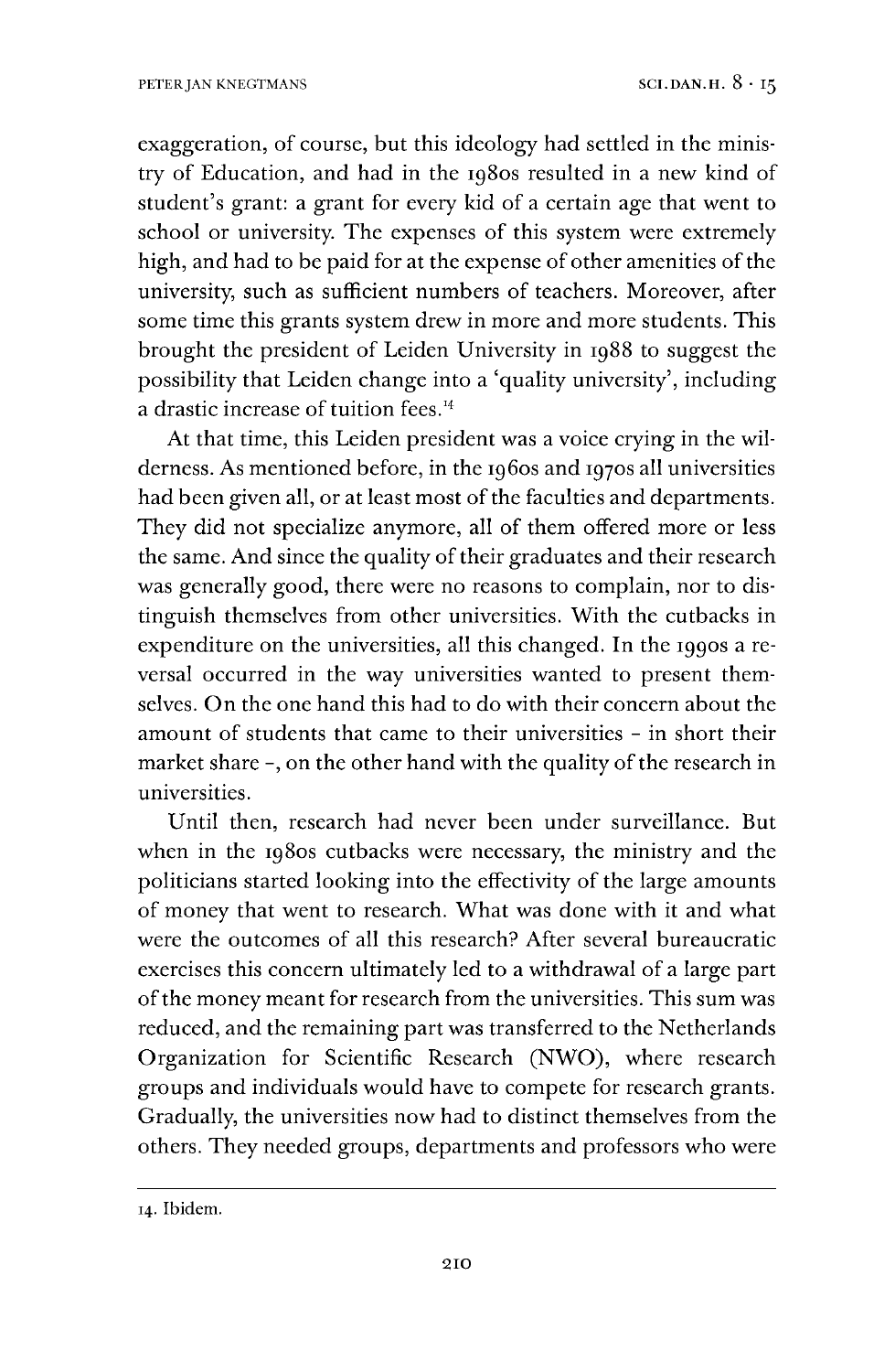

FIGURE 2: Main Hall of Delft University of Technology (Rijksdienst voor het Cultured Erfgoed).

better than their counterparts in other universities. Suddenly, they needed policies to encourage certain fields of research, and they wanted centers of excellence. Rankings became more and more important.

When the competition for research funds started in the 1980s, the competition for students did not yet exist. When in the late 1970s and the early 1980s the new Maastricht University started publicity campaigns aimed at new students, this was considered not done. Only a decade later, all universities advertised for their open days, for their new studies, and for their more of less peculiar educational system. This competition became fierce after the Bologna Declaration of 1999. This declaration aims at the adoption of comparable university degrees that enable students to move freely in the countries of the European Higher Education Area and be able to continue their studies elsewhere. Not long afterwards an agreement was reached according to which each country adopt a 3-year bach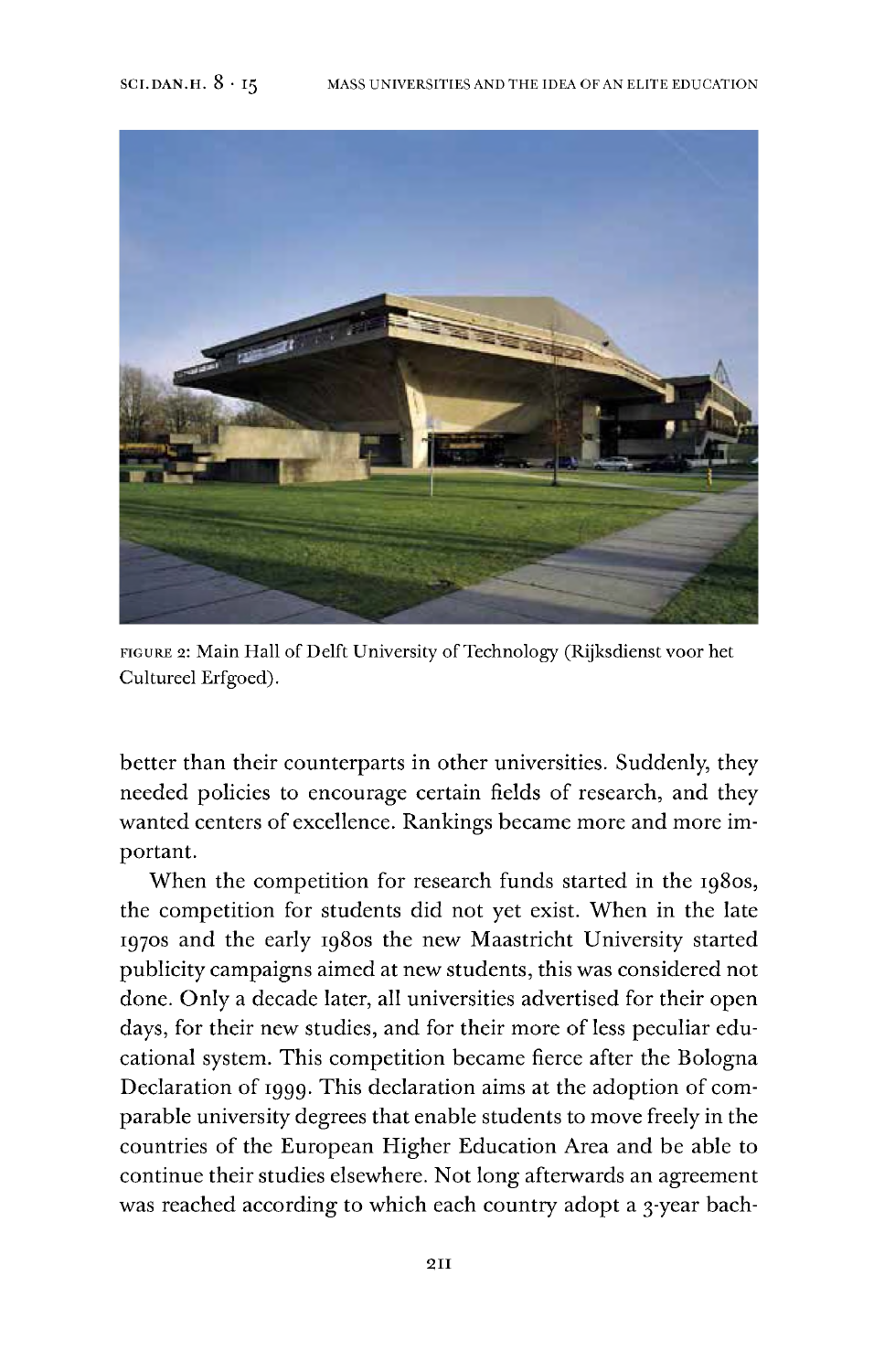elor cycle, followed by a 1- or 2-year master course. This system was introduced in the Netherlands in 2003.

The introduction of bachelor and master courses in the universities brought drastic changes. Until then, an introductory i-year course was followed by a 3-year specializing course. This had to be turned around into a 3-year introductory course, followed by only one year specialization. This could have been the occasion for departments and faculties to adopt broad bachelor courses, comparable to the American liberal arts colleges. In the beginning there have been some attempts in that direction, but soon the bachelor courses developed into broad disciplinary courses, after which students usually move on to the master stage. But the purpose of this education is not altogether clear. It may be clear for future doctors, dentists, and several other professionals. They always had a vocational and not a scientific training. In the sciences, the social sciences and the humanities a scientific training had been the purpose, but now it is called academic training. But there is not even the beginning of a conformity over what this academic training is or should be.

However this was not the only change for the universities. In 1997 a law was adopted that abolished the university council and the faculty councils, and made the universities hierarchic again.<sup>[15](#page-12-0)</sup> Since the introduction of this law, the boards want to govern the university, whereas they used to administer it.

The most important change however is a turn in government policy. Since World War II the improvement of the educational level of the population was seen as a responsibility of the government. The government took care of investments in education, in research, and in grants for students. Now the government is withdrawing. The responsibility for the level of education has been shifted to the citizens themselves. Students used to get grants in the form of interest-free loans. Now they have to borrow money to pay for their study. And universities can no longer rely on the government for all their research. Universities have to look for financial support from trade and industry. The idea of this is that in this way academic research will consider social demand.

<span id="page-12-0"></span><sup>15.</sup> 'Wet modernisering universitaire bestuursorganisatie' (1997).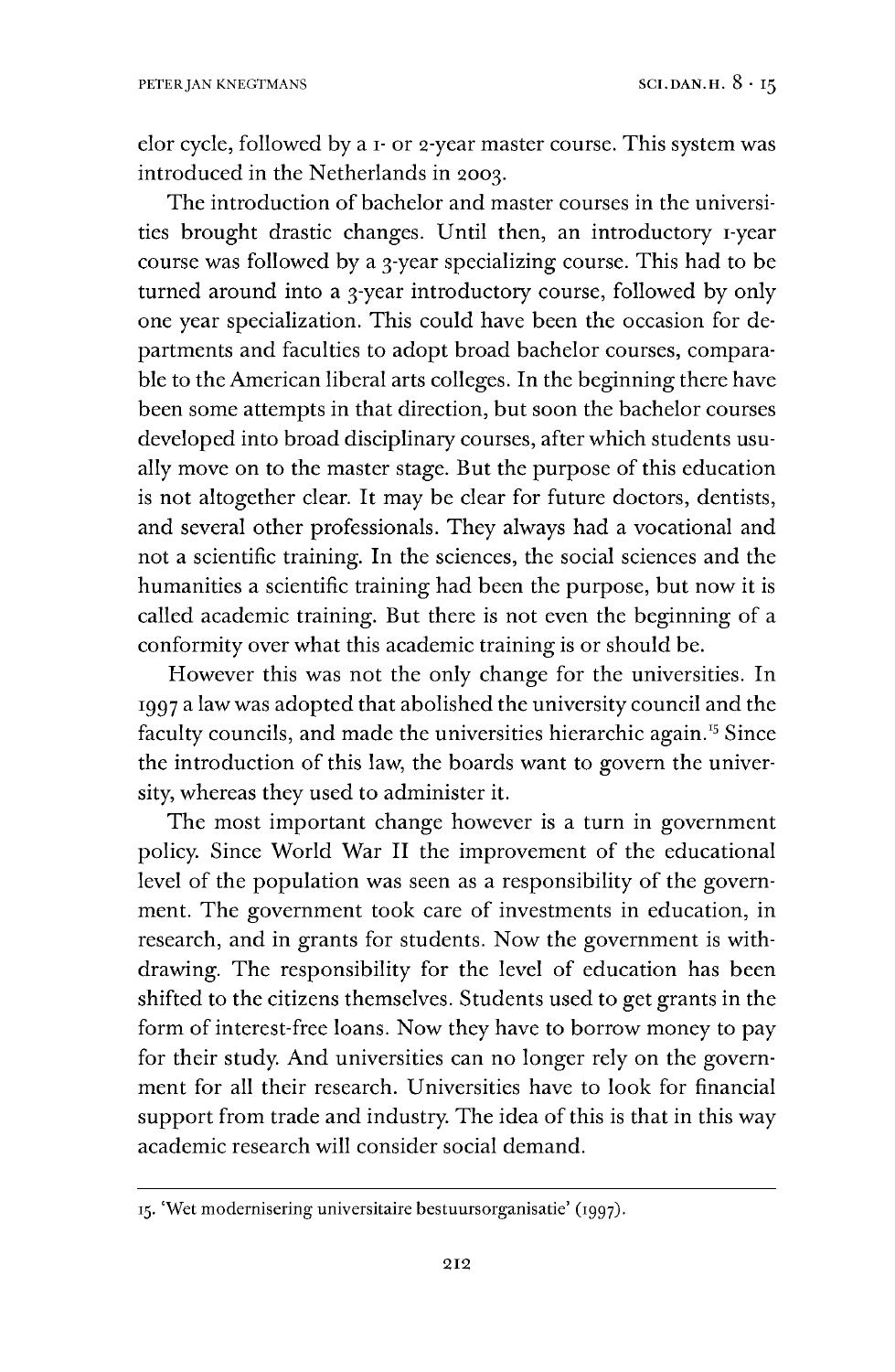This shift in government policy is enhanced by a new way of subsidizing the universities. Thus far, they were paid mainly on the basis of the number of students they had, and only partly on the number of graduations. Now they are paid mainly on the basis of the number of graduations.[16](#page-13-0) Here the idea is that the government is only responsible for the functioning of the educational system, and no longer for the individual institutions. By having the money follow the students, the universities are stimulated to attract students and to keep them by improving their education. In actual practice, studies are made as attractive as possible, which is not always identical with as good as possible.

#### Mass education and the future elites

This is where the universities in the Netherlands are now. In the second half of the 1990s the rapid growth of numbers of students was resumed. This was partly the result of a demographic trend the children of the children of the postwar baby boom went to the university. For another part it is the result of the emancipation of women. Since 2006 there are more female than male university stu-dents.<sup>[17](#page-13-1)</sup>

Market share in the market for education has become a major concern for universities. All now have large publicity departments for the branding of the universities. But what do they have to brand with?The universities all offer almost the same. Therefore, rankings get all the more important. In drawing students, surveys among students are important. And since many students choose for certain cities, the universities emphasize the attractiveness of the city. But it is not enough to attract students. Since they get paid for the number of graduations, there is a perverse stimulus to graduate as many students as possible. The faculties and universities adopt all kinds of schemes to pull students through their tests and exams. And since universities have to accept all students with the appropriate

<span id="page-13-0"></span><sup>16.</sup> On the former policy, see: De spreiding (1959). On the actual policy, see: Kwikkers (2006), 12-31.

<span id="page-13-1"></span><sup>17.</sup> Jaarboek 2011 (2011), 13; Chiang Meza (2012), passim.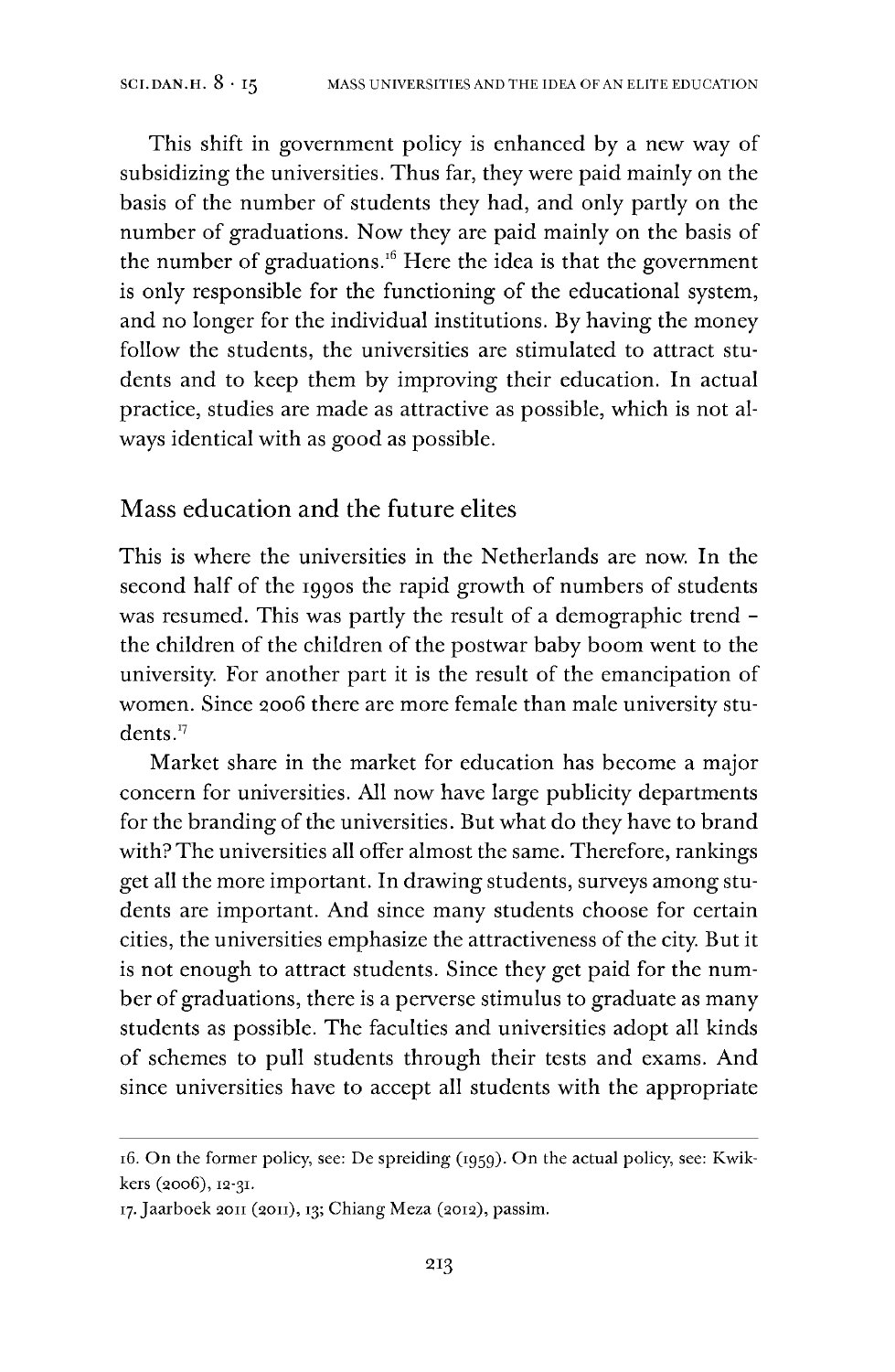school certificates, they have to adapt the level of their education to the level of the students. This makes it almost impossible for universities to create a distinct profile for themselves regarding their education.

Utrecht University was in 1998 the first to find a way to distinguish itself with a new kind of institution: it established a liberal arts college. Since this institution is distinct from the university, it is allowed to select students for admittance, and indeed, this Utrecht University College has a strict allowance policy, and high tuition fees. In this way, the college was an institution for elite education, not for a social elite, but of an intellectual elite. Soon, other universities followed suit. Now there are University Colleges in Maastricht (2002), Middelburg (Roosevelt Academy, 2004), Amsterdam (2009) and The Hague (Leiden University College, 2010). In this small scale, elite education has found its way back to the universities. Apart from this, faculties and departments offer honor's courses for brilliant and ambitious students on an even smaller scale. But in general, university education for a large part has become an extension of the secondary schools.

At the same time, in research universities aspire excellence. This has serious consequences for the staff. Only staff members who succeed in getting research funds and grants, get tenure. And only a small percentage of staff succeed in winning these funds. In universities such as these, a special form of elite education is available for the rather small group of students who aspire an academic career. These research master and PhD students are given the supervision and the attention they need during an extended scientific training. In this way, the universities secure a sustained high level of research. This forces universities in two minds: mass education on the one hand, excellent, sometimes very specialized research on the other. The gap between these two seems to be getting wider by the year.

However, the objective of the university is still to teach on a scientific level; to do research; to give attention to the development of the personality of the students; and to promote their social responsibility. But what is to be expected of these last two aspects in a mass education? Do the universities nowadays challenge the students enough? The newest trend is that universities take this to heart and